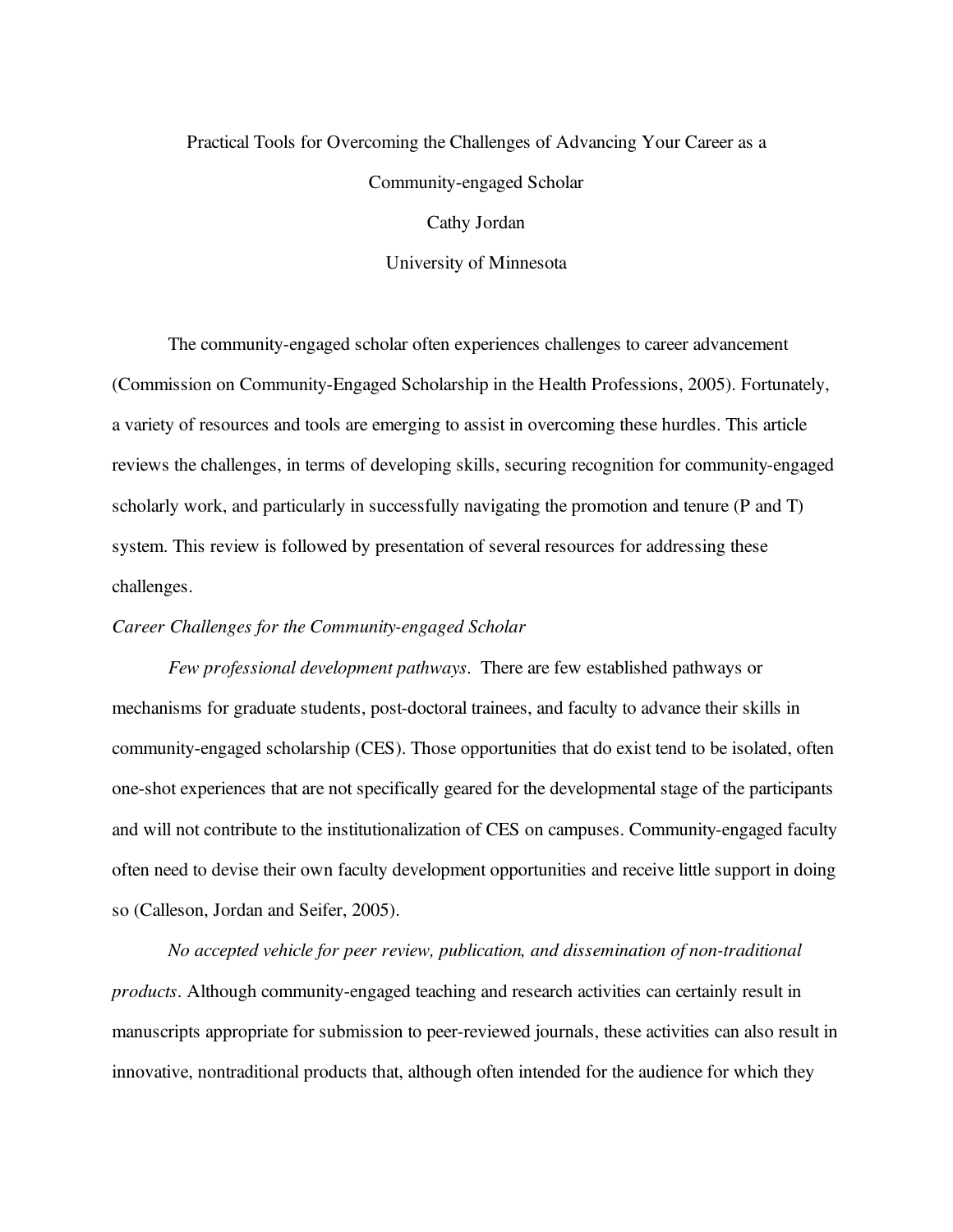were developed, have potential for greater impact. Examples of such products include curricula, training manuals, websites, documentaries, policy briefs, etc. (Calleson et al., 2005). If these products could be peer-reviewed and disseminated broadly, they could be "counted" in the P and T process. At this time there are no accepted, rigorous mechanisms for peer review and dissemination of these nontraditional products of CES.

## *Promotion and Tenure (P and T) Challenges for the Community-engaged Scholar*

*Lack of understanding of CES by P and T review committees*. CES has often been misunderstood by faculty peers and committee members as lacking in rigor, as qualitative, and as associated with the "softer" social science disciplines (Gibson, 2006). The ways that communityengagement enhances the rigor of teaching and research scholarship are not often understood or appreciated. In addition, committee members sometimes do not understand that communityengagement is an approach that a faculty member takes in conducting their teaching and research scholarship, not an activity isolated from the faculty member's scholarly work. Such misunderstandings lead to perceptions of community-engaged scholarship as "just service" or volunteerism.

*Lack of understanding of CES by the faculty member*. Unfortunately, faculty themselves sometimes dissociate community engagement from their scholarship. They fail to recognize or take advantage of opportunities to create scholarship from their community-engaged activities. This promotes others' "just service" interpretation of their community-engaged work. In addition, faculty sometimes assume that they are "doing CES" when in fact they are not. For example, simply using service-learning pedagogy in a course is not CES. If the faculty member documented the impact on student learning or on the partnering communities and created a product illustrating this impact that could be peer-reviewed and disseminated, that would be considered CES.

*Traditions of the System*. The traditional P and T system presents five challenges to the community-engaged scholar. First, the P and T system is usually grounded in a limited view of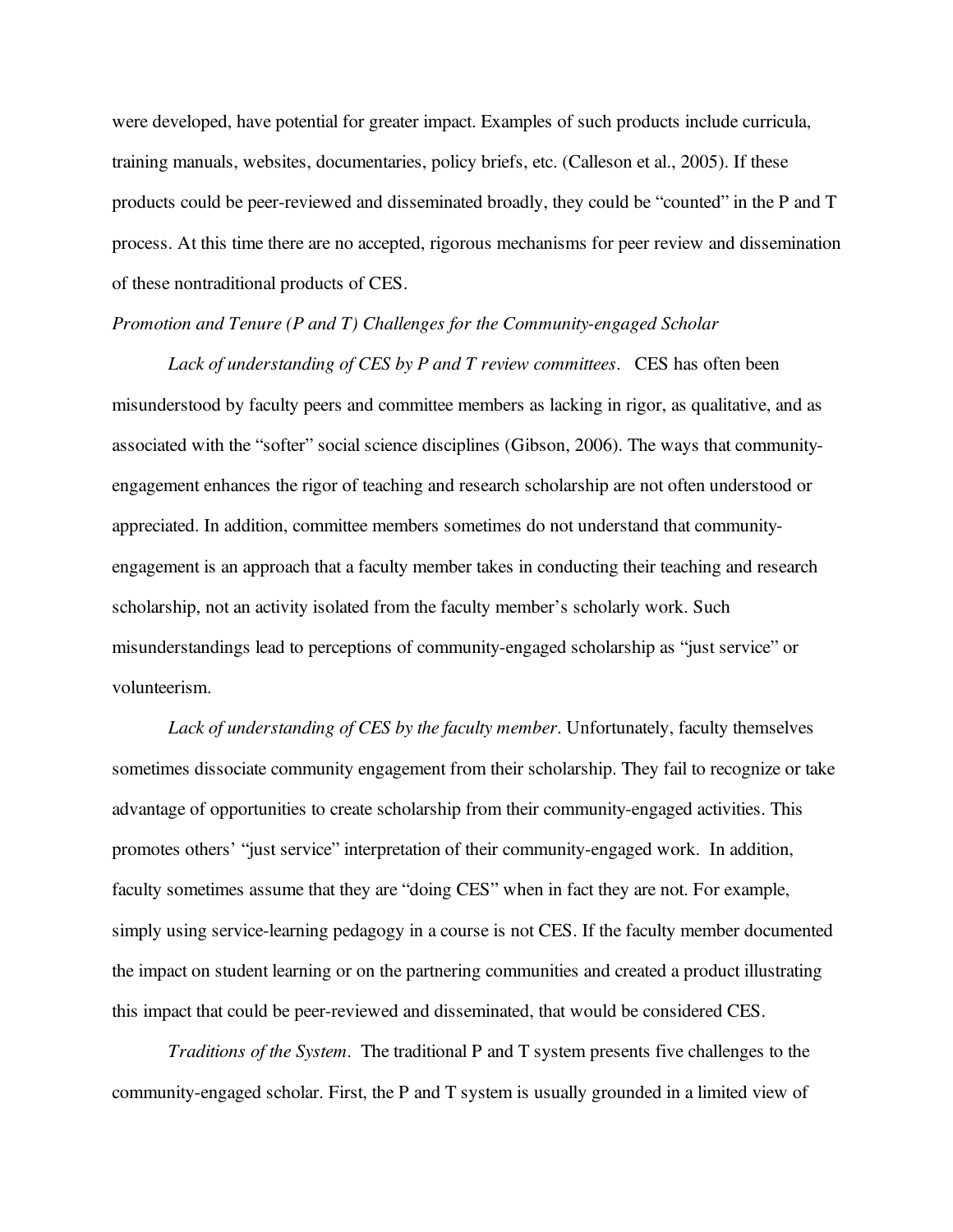impact, relying most heavily on number of peer-reviewed journal publications and the impact scores of those journals. Consideration of impact on relevant communities is rarely considered.

Second, the peer-reviewed manuscript is typically considered the acceptable form of scholarship. Alternative products, as discussed above, are either not counted or not weighted heavily in the P and T decision. This is partly because such products rarely receive the rigorous peer review that journal manuscripts do, as noted above (O'Meara & Edgerton, 2005). However, it is also the result of a limited definition of scholarship (Boyer, 1990).

Third, the P and T process relies not only on the peer review of scholarly products, but the peer review of the candidate themselves through examination of the assembled dossier. External letters by senior scholars at peer institutions within the candidate's discipline are an important part of the P and T dossier. However, it can be difficult for both faculty candidates and departmental bodies responsible for P and T to locate appropriate external letter writers for community-engaged scholars. There are relatively few faculty that meet the criteria – senior, community-engaged, within the discipline, at a peer institution. In addition, departmental bodies do not always know how to distinguish genuine community-engaged scholars from those whose work is in communities or relevant to communities, but not engaged.

Fourth, P and T is about the individual achievements and contributions of the faculty candidate. However, engaged work is often a group effort and credit for production of the work and its impact is shared.

And fifth, most P and T guidelines require demonstration of leadership in the field and a national or international reputation, depending on rank. Community-engaged scholars often, at least at first, develop a local reputation as a result of their close relationships with community partners. Community-engaged scholars must be intentional and exert additional effort to expand their reputation beyond the local level.

#### *Resources for Advancing Your Community-engaged Scholarship*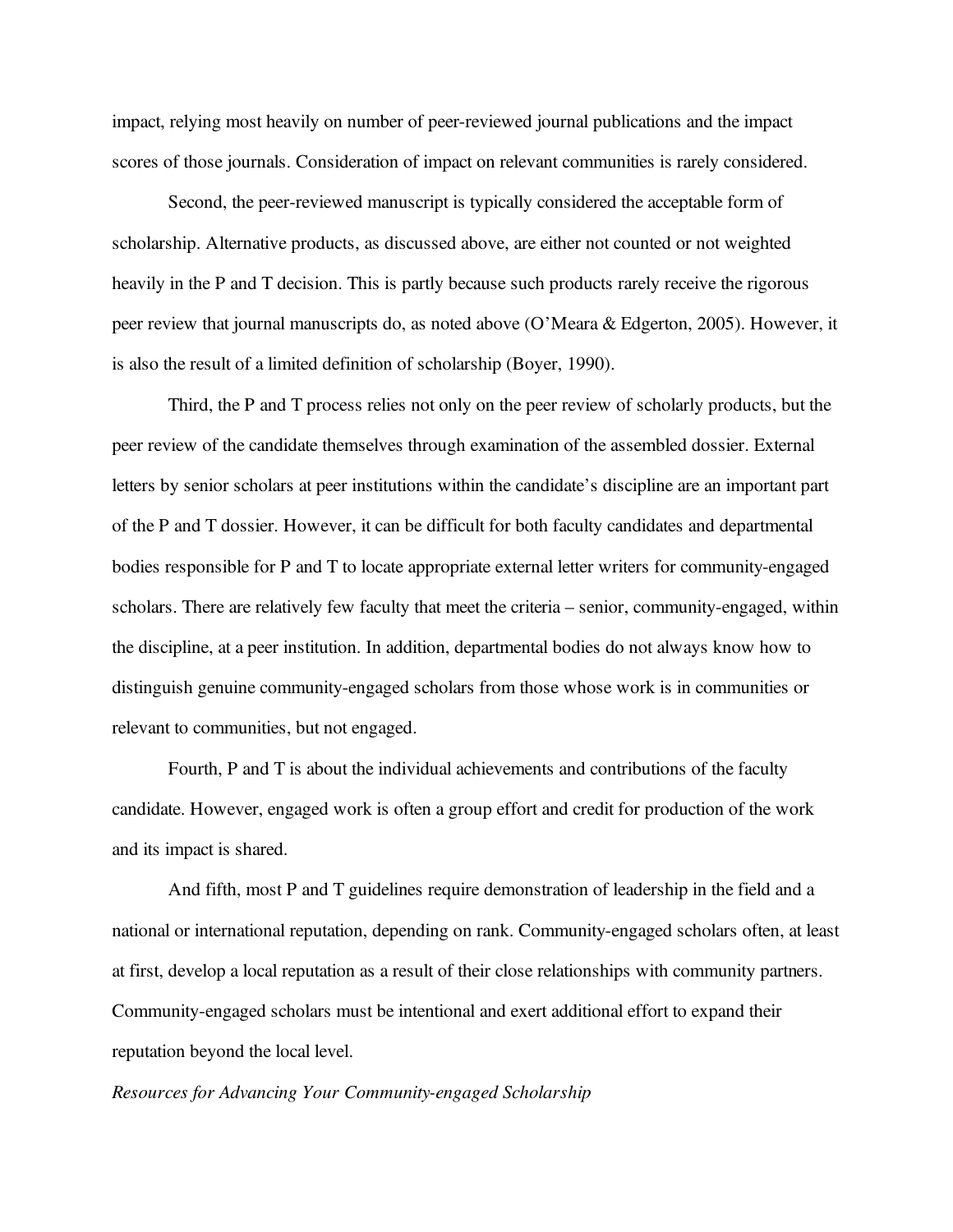Faculty for the Engaged Campus (FEC) is a joint project of Community-Campus Partnerships for Health, the University of Minnesota, and the University of North Carolina-Chapel Hill funded by the Fund for the Improvement of Post-secondary Education within the U.S. Department of Education (see http://depts.washington.edu/ccph/faculty-engaged.html). FEC aims, in part, to provide information about the competencies necessary at various levels of mastery and experience with CES and ideas for how faculty development initiatives, tailored for the developmental stage of the participant, could enhance these competencies (Blanchard et al., in press). FEC provided an opportunity in May, 2008 for 20 campus teams to work on designs for a campus-wide competency-based faculty development program and is providing financial support for six of those campuses to implement their plans. These programs and their results will be shared with others after evaluation.

### *Resources for Making the Case for Promotion or Tenure as a Community-engaged Scholar*

Community-Campus Partnerships for Health's Community Engaged Scholarship for Health Collaborative developed the Community-engaged Scholarship Review, Promotion and Tenure Package (Jordan, 2007) to assist faculty candidates in making their best case for promotion or tenure as community-engaged scholars and to assist P and T committee members in understanding what quality CES is and how to recognize it within the dossier. The characteristics of quality CES are grounded in the Glassick criteria (Glassick, Huber, & Maeroff, 1997) and include: 1) Clear Academic and Community Change Goals; 2) Adequate Preparation in Content Area and Grounding in the Community; 3) Appropriate Methods: Rigor and Community Engagement; 4) Significant Results: Impact on the Field and the Community; 5) Effective Presentation/Dissemination to Academic and Community Audiences; 6) Reflective Critique: Lessons Learned to Improve the Scholarship and Community Engagement; 7) Leadership and Personal Contribution; and 8) Consistently Ethical Behavior: Socially Responsible Conduct of Research and Teaching.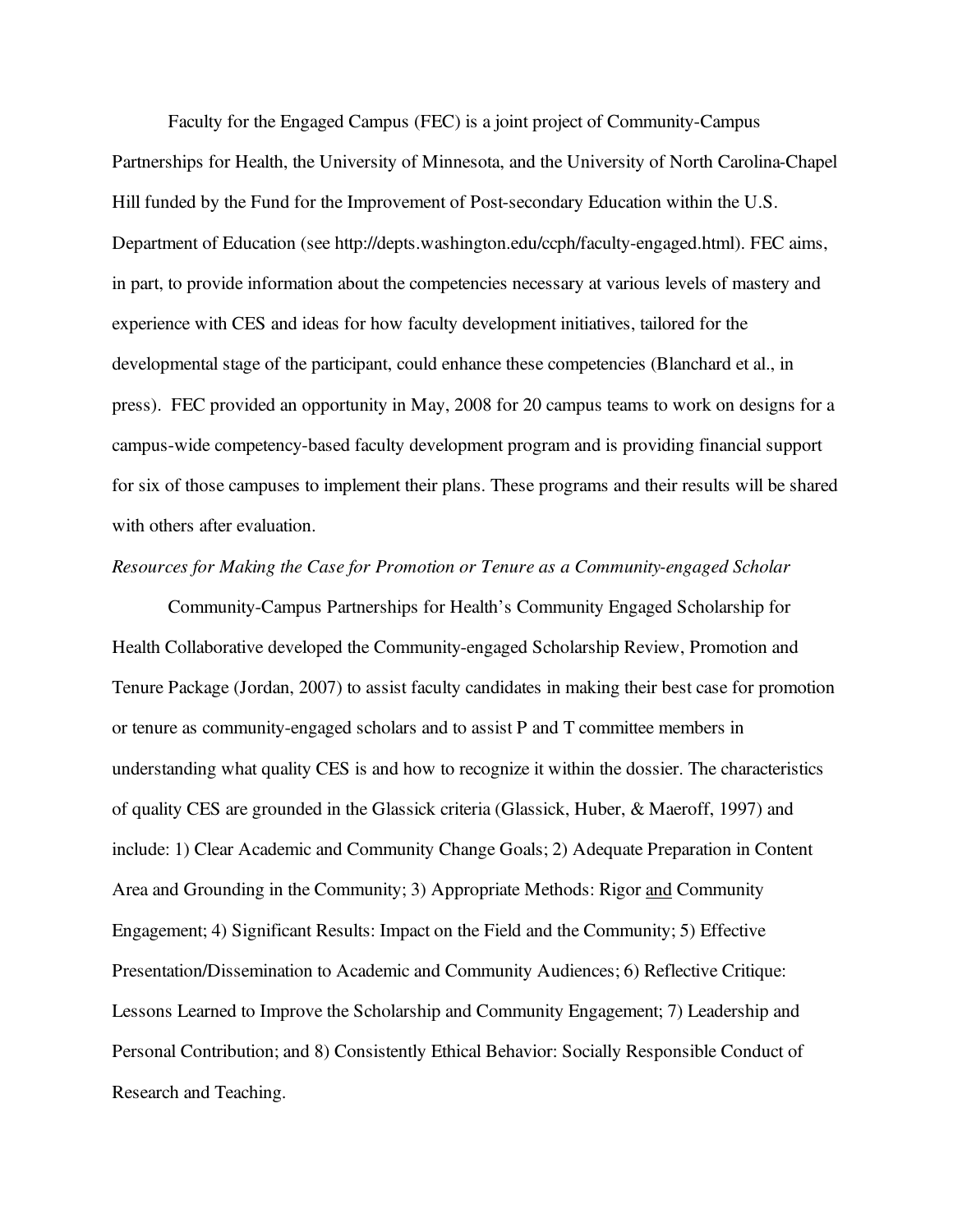The Package includes several sections: 1) Definitions, such as for engagement, scholarship, and community-engaged scholarship; 2) the characteristics of quality CES including examples of evidence of possessing each characteristic and ideas for ways to document the characteristic in the dossier; 3) a fictitious dossier of a community-engaged scholar illustrating ways that CES can be documented in a dossier; 4) an "answer key" providing information about the ways the fictitious dossier does and does not demonstrate evidence for the characteristics of quality CES; 5) tables documenting how engagement enhances the rigor of each phase of the research and teaching processes; 6) PowerPoint presentations from conference presentations at which the Package was presented; and 7) instructions for how to conduct a faculty development exercise using a mock P and T committee meeting.

The Package is one component of the larger Community-Engaged Scholarship Toolkit (Calleson, Kauper-Brown, & Seifer, 2005). The toolkit provides very practical information for documenting CES in the dossier. For example, a myriad of examples are given for ways to use the curriculum vita to communicate about CES, including using symbols to denote publications resulting from community-based participatory research and annotating the dossier bibliography to provide information about the positive impact that a project or a product has had on a community. The toolkit also provides an ever-growing repository of dossiers of successfully promoted or tenured community-engaged scholars and a comprehensive list of helpful resources.

The Faculty for the Engaged Campus (FEC) project will also provide two important resources for facilitating the recognition of health-related (broadly defined) CES in the P and T process. A registry of senior community-engaged scholars searchable by discipline and type of institution will allow faculty candidates and departmental bodies responsible for coordinating the P and T process access to potential external letter writers. In addition, many of these individuals will be available for mentoring junior faculty.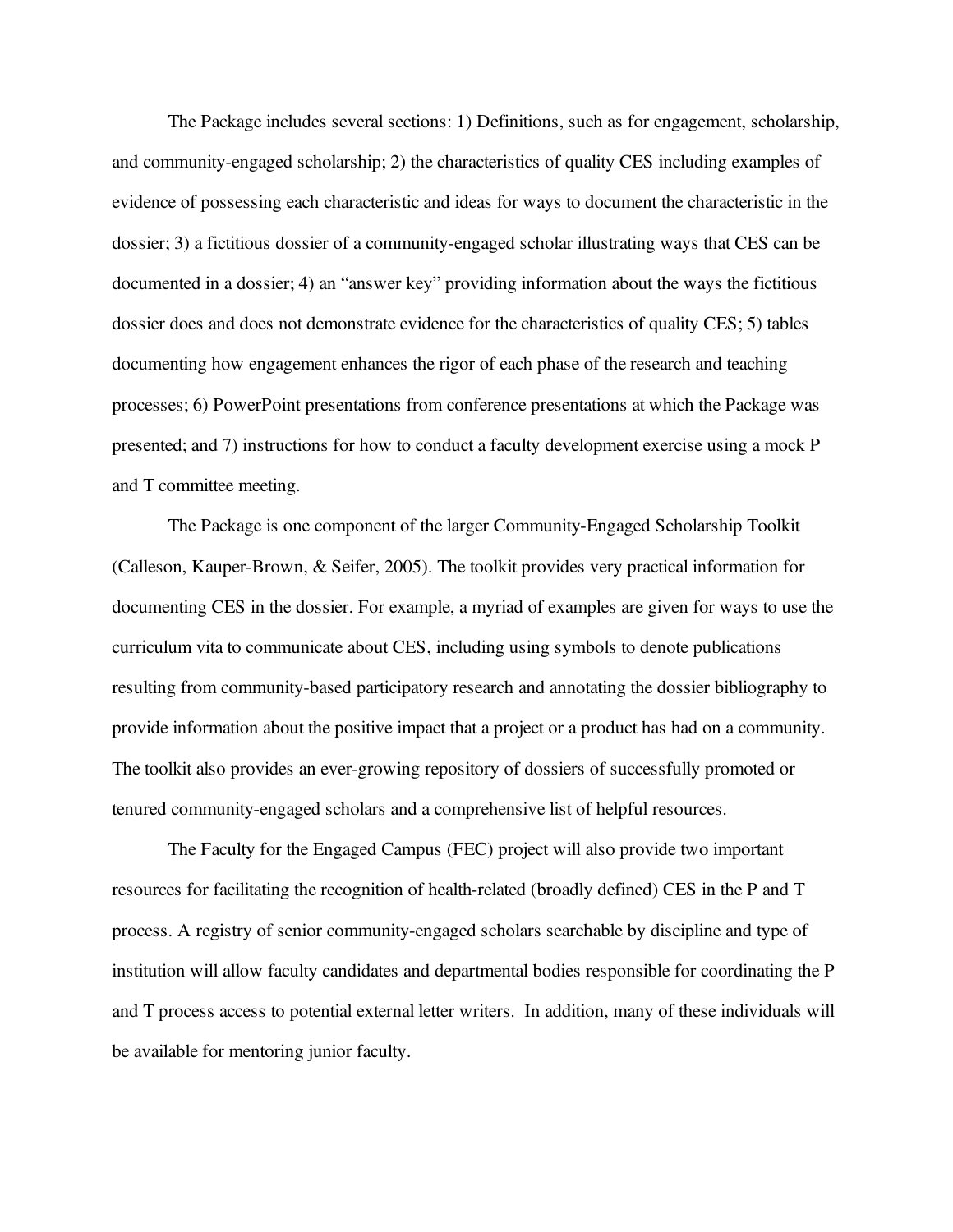The third component of FEC is CES4Health.info, a mechanism for the rigorous peer review of and broad online dissemination of nontraditional products of CES. CES4Health.info will encourage submissions from faculty authors, community authors, and collaborations. Peer review will mirror the processes used by print journals; however, products will be reviewed by both academic and community reviewers to assure attention to methodological rigor, authentic community-university engagement, and potential for community benefit. Users of the portal will be able to search for products by topic, type of resource, and format of resource, and, in most cases, download the document and supporting material, free of charge, from the portal.

## *Conclusion*

Community-engaged scholars often have felt challenged by the traditional P and T process. However, existing and emerging resources will promote the development of faculty competencies in CES, provide mechanisms for the peer review of nontraditional products of CES as well as the candidate's dossier, aid the faculty candidate in making their best case for promotion or tenure as a community-engaged scholar, and assist P and T committee members in understanding CES and recognizing quality CES in the dossier. However, these resources must be part of a comprehensive plan to institutionalize CES on university campuses; they cannot succeed in promoting CES without structural, systemic, and policy changes to support and reward CES.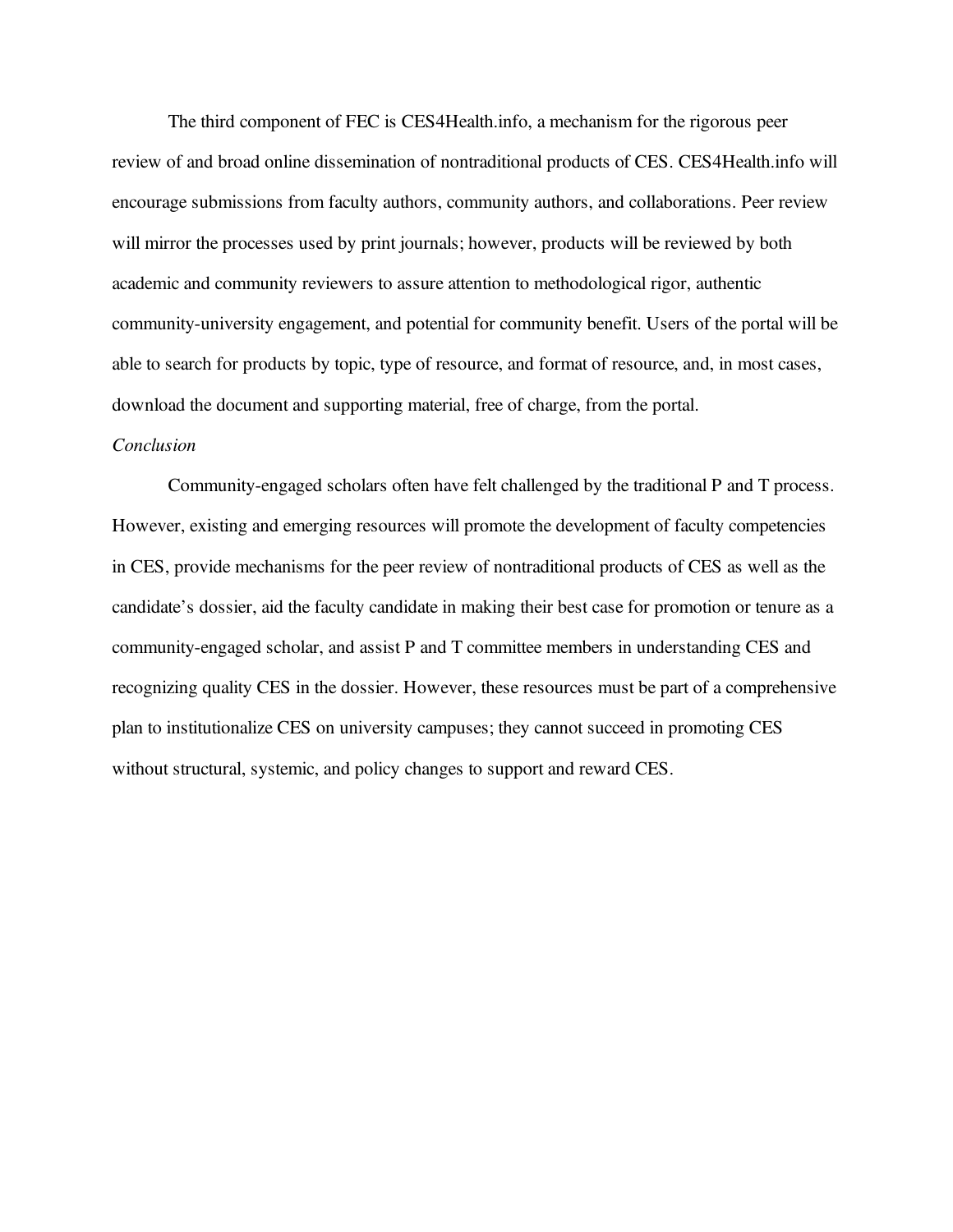#### References

- Blanchard, L. W., Hanssmann, C., Strauss, R. P., Belliard, J. C., Krichbaum, K., Waters, E. & Seifer, S. (in press). Models for faculty development: What does it take to be a communityengaged scholar? *Metropolitan Universities Journal*.
- Boyer, E. L. (1990). *Scholarship Reconsidered: Priorities of the professoriate.* The Carnegie Foundation for the Advancement of Teaching.
- Calleson, D. C., Jordan, C., & Seifer, S. D. (2005).The scholarship of community engagement: Is faculty work in communities a true academic enterprise? *Academic Medicine, 80*(4), 317- 321.
- Calleson D., Kauper-Brown J., & Seifer S. D. (2005). *Community-engaged scholarship toolkit*. Seattle: Community-Campus Partnerships for Health. http://www.communityengagedscholarship.info.
- Commission on Community-Engaged Scholarship in the Health Professions. (2005). *Linking scholarship and communities: Report of the Commission on Community-Engaged Scholarship in the Health Professions*. Seattle: Community-Campus Partnerships for Health.
- Gibson, C. M., (2006). *Report on New Times Demand New Scholarship: Research Universities and Civic Engagement: A Leadership Agenda.* Tufts University and Campus Compact.
- Glassick, C. E., Huber, M. T., & Maeroff, G. (1997). *Scholarship assessed: Evaluation of the professoriate*. San Francisco: Jossey-Bass.

Jordan, C. (Ed.). (2007). *Community-Engaged Scholarship Review, Promotion &Tenure Package*. Peer Review Workgroup, Community-Engaged Scholarship for Health Collaborative, Community-Campus Partnerships for Health.

(http://www.communityengagedscholarship.info)